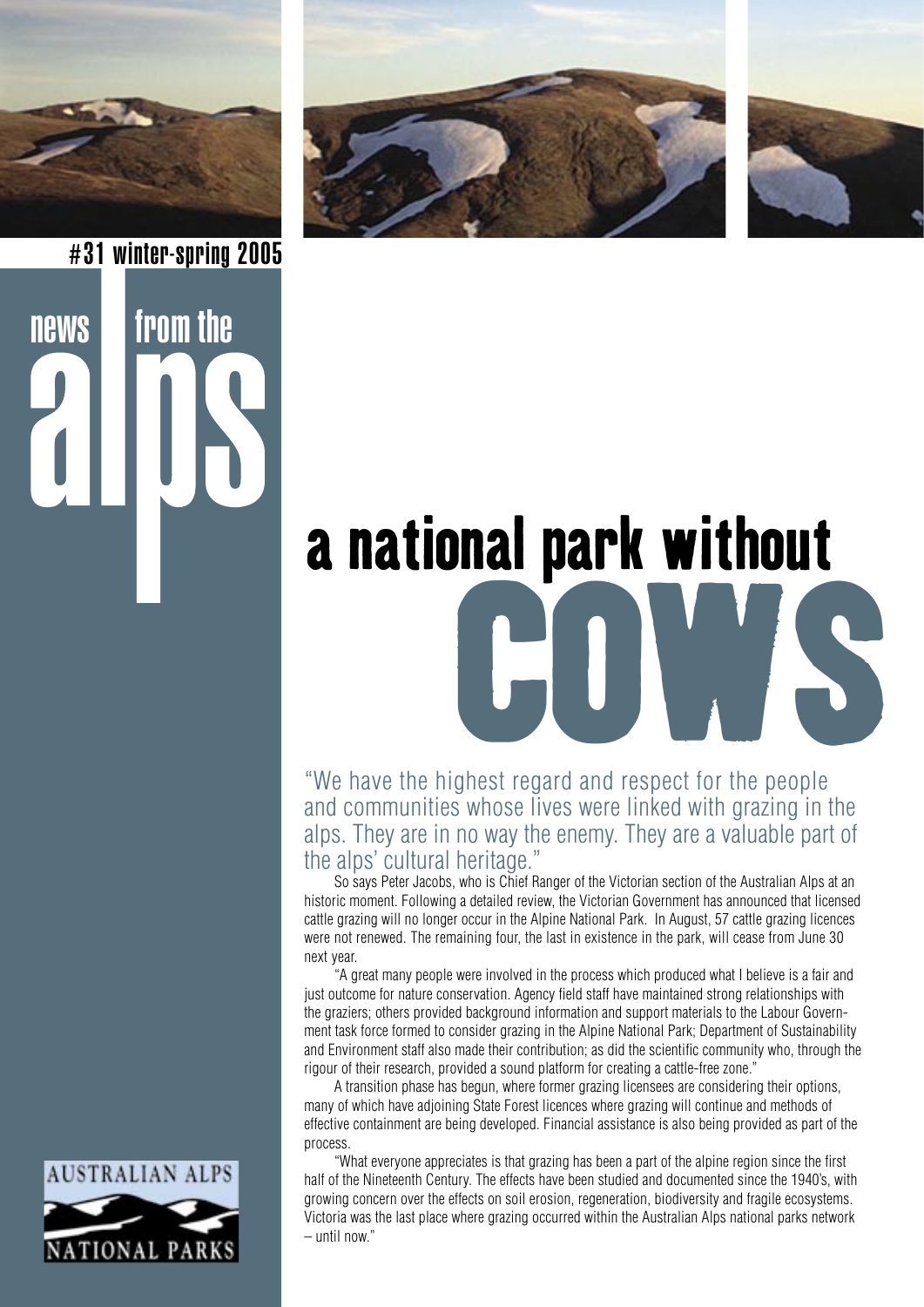The 26 kilometres of trails around **Perisher** in Kosciuszko National Park are groomed on a regular basis. "We manage the process", says Tim Greville (Summit Ranger) "but contract the actual grooming. (Currently a memorandum of understanding is being drafted between the National Park and the Cross Country Community. When complete, the hands-on responsibility will largely lie with the community supported with Parks expertise, equipment and materials.) "There is also a broader network of trails which extend out to link the resorts, which aren't groomed regularly. In addition in the north end of Kosciuszko we have cross country trail systems which are not groomed at Three Mile Dam and Dry Dam. And to minimise negative impact through grooming, we've detailed specifications (how much snow cover is needed to prevent gouging or compaction) and marking (replacing markers and setting trails well away from sensitive ecosystems such as alpine bogs). We also construct snow fences to collect snow."

 "Cross country skiing at Perisher lets you get out further in winter than you could in summer as the walking tracks don't go as far into the more remote backcountry areas. It's more of a thrill than walking in summer because less people are as familiar with the winter landscape. It's quiet and beautiful. And there's a thrill in being able to glide through this type of setting. The main range is expansive – amazingly so – and challenging."

Another memorandum of agreement has just been signed by Falls Creek Resort management and the Bogong Unit of the Alpine National Park which sets out their roles and objectives in managing the cross country trails in and around the resort. Says Cath Kent (Acting Ranger-in-Charge),"Together we've been taking care of things for over ten years, but until now, we'd never set out what needs to be done, by whom and how." The agreement's objective is two-fold – to provide the best quality trails and also a safe visitor experience. It provides benchmarks for grooming and signage whether that be degree of trail difficulty or hazard identification. It has also clearly defined the areas of responsibility – resort staff are responsible for grooming all the cross country trails both inside the resort and out into the park while it's the parks' staff role to ensure trails are marked and checked. Work is still underway to bring all signage into a consistent format.

 The area covered by the memorandum includes an area known as the Nordic Bowl for beginners within the resort, and a variety of experiences including back country snow camping and ski touring for more competent skiers out in the park itself. Season depending, up to 65 kilometres of trail are groomed by resort staff with advice from alps staff. "It's wonderful country", says Dannica Shaw (Ranger) with open plains,



## welcome

Published by Australian Alps national parks, Program Manager and Editor: Gill Anderson. For editorial contributions, or mailing list updates contact Gill, PO Box 20, Bright, VIC 3741. T: 03 57550011. M: 0418561827. email ganderso@parks.vic.gov.au

For more information about the ALPS, including information about the Parks, other publications and news, visit the Australian Alps Web Page. www.australianalps.deh.gov.au

Printed on Elemental Chlorine Free ISO 14001 Environmental Accreditation paper. Design and artwork by Tom Sapontsis 03 9534 7970. Photos by Glen Johnson, Dannika Shaw, Glen Digby, Gill Anderson and other Alps staff.



 And the changes, both logistical and ecological, are already beginning to show. The administrative costs associated with licence administration, ecological monitoring and managing grazed areas – a role performed by Parks Victoria staff and estimated to cost around \$400,000 per year – will progressively wind down to allow staff to re-focus on other issues of park management.

 The scientific research which helped form the decision to remove cattle tells us that we'll see an increase in biodiversity health and the quality of the condition of the alpine environment. There will be an improvement in protection of soils through a reduction in bare ground and also to water quality by protecting fragile alpine wetlands and mossbeds. The threats to flora and fauna which were linked to grazing will also dissappear.

### As Peter says, "It's very exciting, we'll be seeing the alpine landscape slowly return to the pre grazing era as it was 170 years ago."

For more information, check out these sites: the Department of Sustainability and Environment at www.dse.vic.gov.au/dse (follow the links through Parks and Reserves on to Alpine Parks) and the Mountain Cattlemen's Association at www.mcav.com.au Victorian National Parks Association at www.cowpaddock.com/page1.html

Too often, the day to day workings of the job get in the way of opportunities to look at the bigger picture. For those who

work in the Alps, various factors influence how we go about what we do – probably the most significant being state lines and agencies. For example, if you look at the winter management of cross country skiing, what emerges, as you talk to people about how they manage their area, is that there are differences, and there are also similarities. And like everything to do with the Alps, it's always worth knowing what someone else is doing, especially if it even remotely relates to what you're doing.

 Gill Anderson has the advantage of an overview perspective, one that comes with her position as Program Manager for the Australian Alps National Parks. "It's all about creating a balance between managing the parks for their own value, and at the same time giving people opportunities to experience the parks in winter and in ways that are enjoyable and safe."

 Regardless of whether the visitor is a back country skier, cross country tourer or skater, the role of park staff across the alps should include management, maintenance and communication. And this is where each area differs...

cross country

❄

...to this winter-spring issue o news from the alps which is full of interviews, information and resources gathered together especially for anyone connected with the Australian Alps.

 As well as the usual columns – news from around the alps, updates on programs, an international perspective, dates for the diary – we've focussed on a few topics of interest.

 We report on various workshops and get togethers – post fire biodiversity, frontline, feral pigs and dogs. We also take a look at what the recent First People's gathering represents and aims to achieve. We explore the philosophical issues behind the balance we try to maintain – between protecting the alps and encouraging appropriate visitor experiences - and because each issue is seasonal, we take an alps-wide look at cross country skiing.

 This is the second, new-look, issue (if you missed the first, let me know), and we're very happy to report that the response has been positive. Keep in mind that our new system to produce the newsletter means that no-one is burdened with writing articles, so if you have anything you think worth exploring, please email or give me a call.

Again, happy reading.

Gill Anderson program manager and Editor Cattle grazing, Bogong High Plains, Alpine National Park

4 KM Trail, Giants Playground,

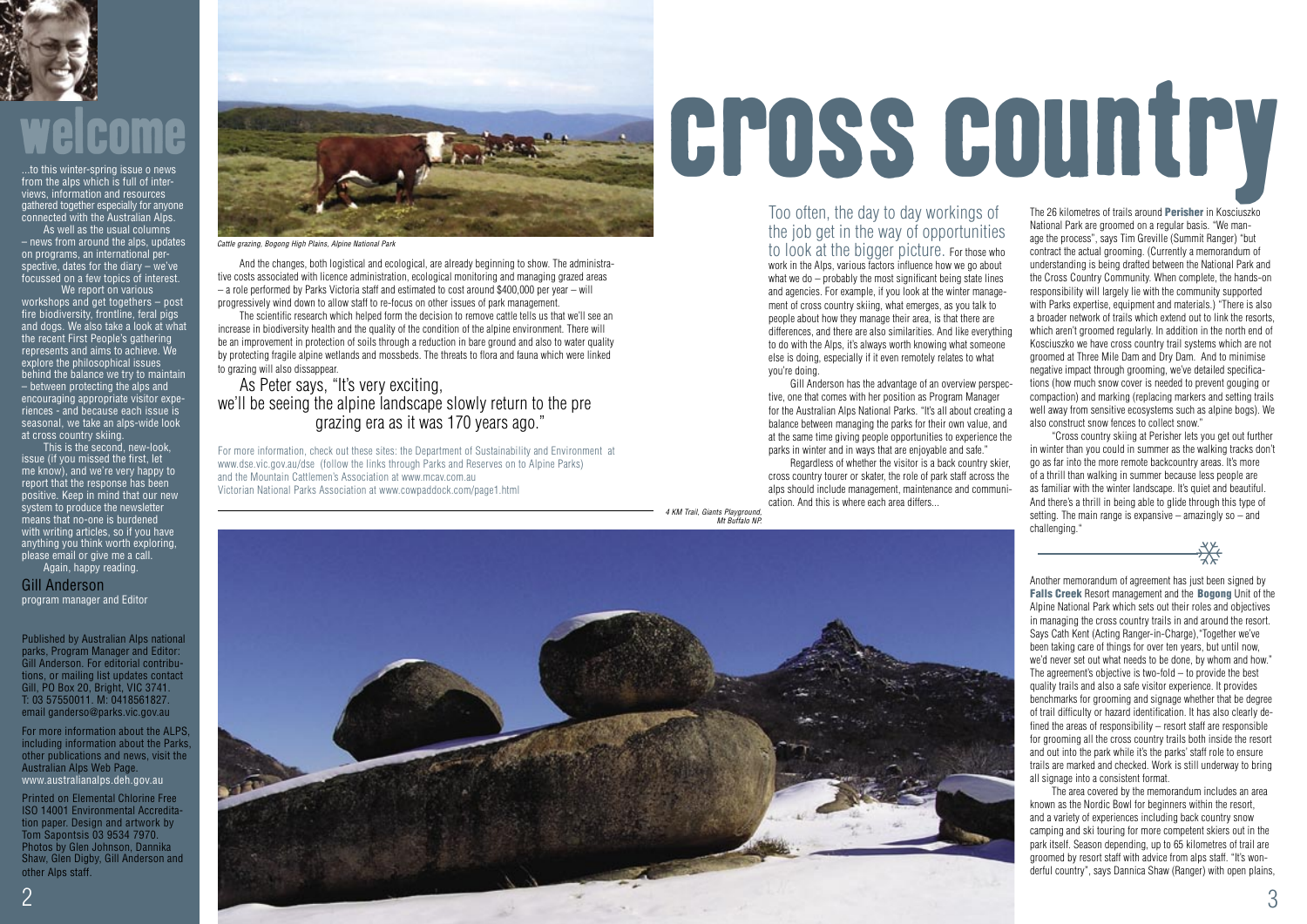rocky features and opportunities ranging from mountaineering at Mt Feathertop to getting out to some of the huts – Johnsons, Edmondsons, Tawonga and Wallace hut – to use them as a base for the day." With such a range of experiences on offer, catering to such a wide range in experience levels, offering skiers information is important. "Our information boards spell out the basic messages for those entering the back country – take a map and a compass and be prepared. More detailed information is available at Windy Corner within the resort or from parks staff at the Mt Beauty office."

At **Mount Buffalo** National Park there are six kilometres of groomed trails across snow plains and along treeless valleys as well as approximately 13 kilometres of track on seasonally closed roads. In fact one of these roads is groomed to offer people an easy cross country ski up to one of the best views in the alps – from the Horn right across to Mt Kosciuszko on a blue sky day.

 Felicity, Ranger In Charge, describes how the cross country network is jointly maintained by park and resort staff. Parks staff report on the condition of and mark the trails. The resort grooms the trails on behalf of Parks Victoria. This is

 Buffalo is well set up for cross country beginners, both in terms of the degree of challenge (trails are coded in sync with the downhill slopes alpine code with green for beginners. blue for intermediate and black for advanced skiers), and the facilities (the trails start opposite the Cresta Valley day visitor centre). Most sit within the tree line forming circuits within a basin – it's a beautiful, sheltered setting.

part of the lease agreement and paid for by the Park. Grooming involves both packing and track cutting two to three times a week depending on snow conditions.

 The cross country ski trails at Buffalo can be divided into three categories, each requiring a slightly different management approach. The first is promoted in park publications, marked and coloured in accordance with the alpine code, patrolled and groomed regularly ; the second category is marked and coloured in accordance with the alpine code and patrolled, snow permitting; and the third includes roads and walking tracks covered by snow but in more remote or marginal snow areas of the plateau. These tracks may be signed posted but not marked, and they are promoted as remote area trails where skiers must be experienced, well prepared, and skilled navigators.

Andy Gillham (Ranger) at **Baw Baw** National Park also deals with a stretch of back country cross country skiing on the Baw Baw Plateau with little impact from the nearby Mount Baw Baw Alpine Resort. "We'd see less than two percent of visitors from the resort enter the park - but for those that do venture out onto the plateau are rewarded with a peace and tranquillity that you simply can't find on many other mountains. As for experience levels needed, the parks' 12 kilometres of marked cross-country ski trails cater for the intermediate to experienced back country skier."

What is interesting is the perspective Andy can give on the topic of trail marking and classification. Five years ago he had gathered together a group of key players and experts to look at creating an alps-wide set of standards. Despite the fact that the process was a fair way down the track, various factors got in the way of progression - but the topic is still as valid

The cross country skiing on offer within the area covered by Alpine National Park's Wonnangatta Moroka Unit differs from many of the others on several counts. To begin with, there is no downhill skiing or resorts in the vicinity, so the people who do come are dedicated cross country skiers. Parks Victoria Ranger, Wayne McCallum, explains.

 "We've a marked ski loop of four kilometres at Mount Arbuckle, but neither that nor the other areas where people ski - for example on roads closed for the season - are groomed or even patrolled regularly."

 Winter in this part of the alps offers great opportunities for the fit and experienced skier to get out into remote country. "We have some people skiing 35 kilometres to access the steep slopes of Mt Howitt, which in good weather takes two days. Of course you need to be well prepared and experienced in remote country navigation. But then we also have people driving up in four wheel drives, pulling on the skis and heading out straight from the car for a quick ski on the snow plains or among the snowgums. "

 Impact on the area is minimal from skiers, and as oversnow vehicles are banned from the area (apart from those used for search and rescue purposes) the main area where attention is focussed are the roads. "The main road can become impassable in winter and gets very pot holey late in the season."

now as it was then, and is certainly worthy of reinvigoration as a Recreation & Visitor Facilities working group project. "We need to develop a methodology and standard that is the same everywhere. It's a question of duty of care – giving people a consistent message about what they are likely to experience."

The cross country experience on offer in the ACT is quite different than that in either Victoria or New South Wales, says Brett McNamara, District Manager Namadgi National Park, "On average at over 1600 metres the Brindabella and Bimberi Ranges within Namadgi National Park can receive quite a lot of snow, although the cover can be variable from year to year– with good cover experienced this year but very poor last year. Because the area is managed principally for water catchment purposes and as a wilderness area, cross country skiing opportunities are limited. As a result we don't mark trails specifically for skiing and we don't groom." The Brindabella area is heavily forested and the terrain is wild so opportunities for cross country skiing are along marked fire trails accessed from sections of the Mt Franklin Road. "Generally, people come to the area for snow play, but we also have the more adventurous and experienced cross country skiers who appreciate the need to apply minimal impact principles while exercising personal safety."





### ❄

### ❄

❄

L-R: Groomed Horn Trail, Mt Buffalo NP. Backcountry skiing,

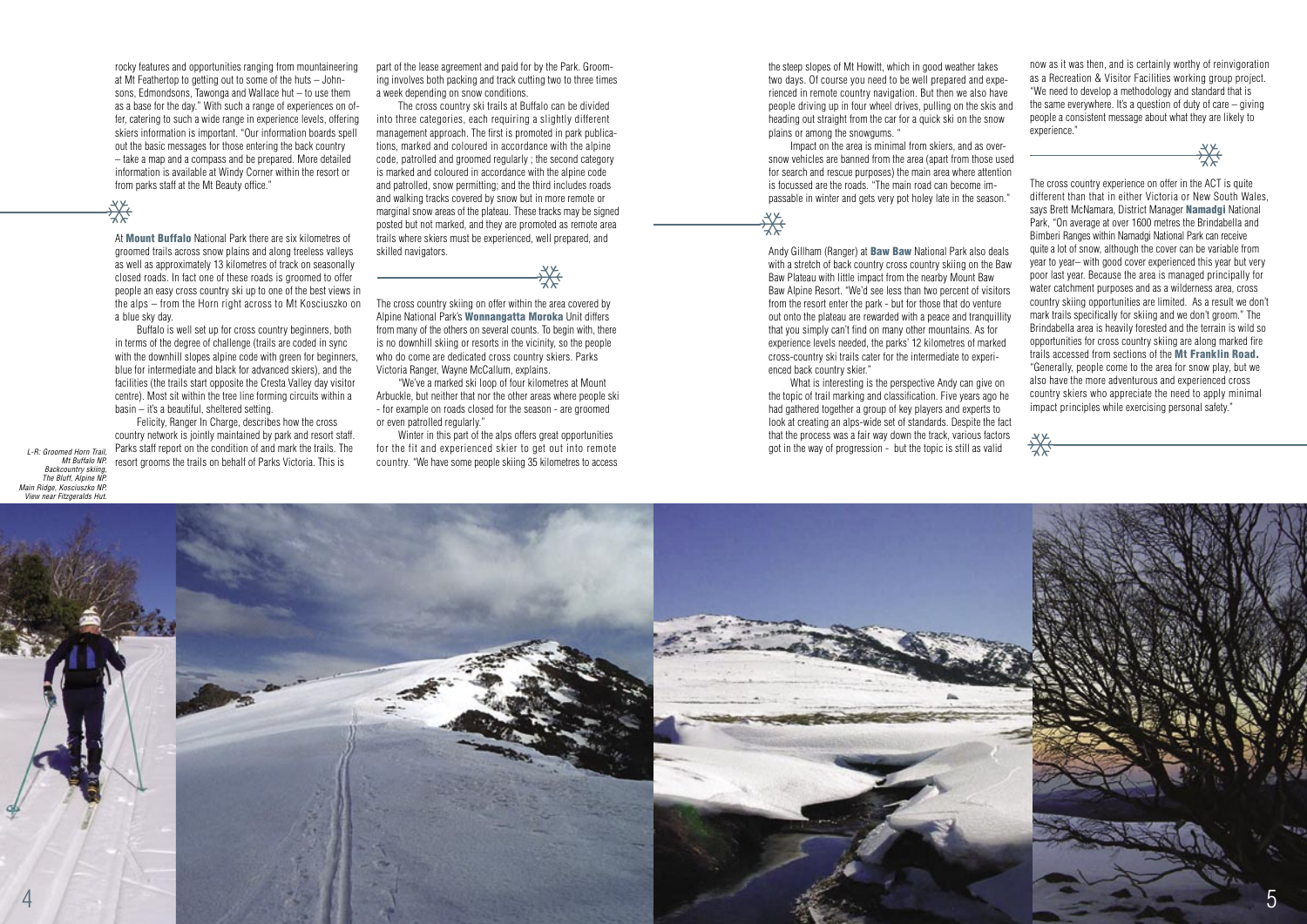

# sharing the knowledge

### news of workshops, reports and other forms of useful information - pig strategies

In late May there was a meeting of parks and other agency staff (such as catchment authorities, DPI & DSE) at Khancoban to explore the processes and techniques of feral pig control as part of the Feral Pig Best Practice Management Workshop. Presentations ranged in content from operational to scientific, and as always, the act of bringing the right people together was of real benefit to all.

 "NSW and ACT have done a lot of work over the last ten years and at a very strategic level", explains Brooke Ryan (Environ ment Strategy Officer). "They've been dealing with significant populations of feral pigs in their alpine parks in the alps and have been addressing the management of these populations, with significant input from scientific experts in the fields of pig ecology and feral animal management."

 What was obvious from the Workshop is that there may be different techniques and methods required in different environments – and that all agencies need to use an Adaptive Management Framework in their programs to control feral pigs so that learning and adapting is an integral part of all programs.

 Obviously sharing knowledge is important to facilitate the speed with which techniques may be adopted, and this Workshop was a key to promoting Best Practice in the Alps. "The workshop gave us the chance to learn more about how they deploy resources for example; dedicating staff in four week programs to trap and shoot from the air; having continu ity with the pilots you work with so that they are familiar with the area and understand where the pigs are most often found."

 Up until now there's been very little evidence of feral pig infestation in Victoria with the exception of small isolated populations mainly in the east – there have been scats and

signs of rooting in the Omeo area – with recent similar signs also being found in the Falls Creek and Dargo High Plains areas. (The possibility exists that pigs may be being brought into the area for sport.) "One option was to carry out an audit from the air, but what we've learnt from the workshop has convinced us that our energies will be better spent focusing and going through the time-consuming process of ground searching and setting traps."

 Proceedings from the workshop will be sent to partici pants and uploaded onto the Alps web site shortly.



#### Wid boar, and their affects Namadgi NP. Photos: Glen Digby.

#### fire = biodiversity

One message resonated throughout the recent post fire bio diversity conference held in Albury in June – that we have an excellent platform from which to learn about fire and the high country over the coming decades. Fires of such intensity and scale, as in 2003, are rare events in high mountain environ ments. Although there are ongoing concerns for some of our threatened species, recent studies have reinforced Australia's native flora and fauna's ability to survive and rebound from fire.

 "The general public's perception is that fire is devastat ing. But those who study fire, and the landscape's response to it, have a very different perspective. They understand that the Australian landscape is adapted to fire – that when a fire has been through you should assume everything is still there." So says Trish Macdonald, an alpine ecologist who helped organise the conference.

In June, the first meeting of the Alps Wild Dog Group was held at Tumut to explore the topic of wild dog control in the alps. One thing emerged, it's a big issue – some would say bigger than other feral animal control – and one which is highly complex. At this point the Project Group is scoping differ ent ways to share ideas and information. If interested contact Josh Bean or Rob Hunt (NSW); Charlie Pascoe (Victoria); Bill BuffaloNP, May 2005 Woodruff or Don Fletcher (ACT).

1 & 2 - Post Fire Biodiversity Workshop, Albury, June 2005. 3 &4 - Frontline Workshop, Mi

 "The bush fires earlier last century were studied, but with a different mind frame. They considered the loss of grazing land and natural resources, such as timber, purely in the context of a human value. Which is why the 2003 fires have been such an interesting study resource."

 Sixty of Australia's top fire and biodiversity specialists gathered to share their findings to date, among them Roger

Good, who has worked in the alps for over 40 years, interna tionally renowned fire ecologist Dr Malcolm Gill and alpine ecologist Dr Dick Williams.

 We heard about fires' lack of uniformity, and the way this allows individuals within communities to survive. We want to know more about how a fire operates in an ecosystem so we can better manage fire and naturally occurring bushfires in our national parks."

 For more information, contact Gill Anderson (see page 2 for details). Proceedings from the workshop will be available later in the year.

### and for those 'out front'

The speed with which places were filled for the most recent Frontline of the Alps workshop (held over two days in early May at Mount Buffalo) is a good indication of how valuable it is. Hosted by the Alps Program –– the primary aim of the workshop was to improve the knowledge base of people who deal daily on a face to face basis with visitors to the Australian Alps. Convenor of the Program's Community Relations Work ing group, Rod Atkins explains.

 "Similar workshops have been held the past. The last one was almost four years ago and the next will be held at Kosciuszko National Park in November. Funds permitting, and given the response we've had, we'd hope to run more in the next financial year." Moving the location helps to reach front line people across the alps. "The Mount Buffalo workshop was weighted, as would be expected, with people from Victoria, (though there were people from both New South Wales and the ACT). In November we'd hope to see more participants from New South Wales and the ACT."

 As for the format of the most recent session, the forty or so participants were given a broad overview of the alps from two main perspectives. "We designed presentations to cover the geology, plants and animals, post-fire recovery and the cultural heritage (indigenous and non) of the alps. Of course the time available limits the depth to which we can go, but it's a valuable basis for these people to work from. We also ex plain how management of the alps works, from the view-point of the Co-operative Management Program to that of a day in the life of a ranger."

 And that's not all. Knowing how challenging it can be to interpret and communicate to a wide variety of audiences, the workshop also included some hands-on sessions filled with tips of both what you could do, and what you definitely should not.

 "We appreciate that the alps are extremely important to local communities - they rely heavily on tourism - and these workshops are part of our role to support and network with the local tourism industry ."

#### wild dogs

Top-bottom: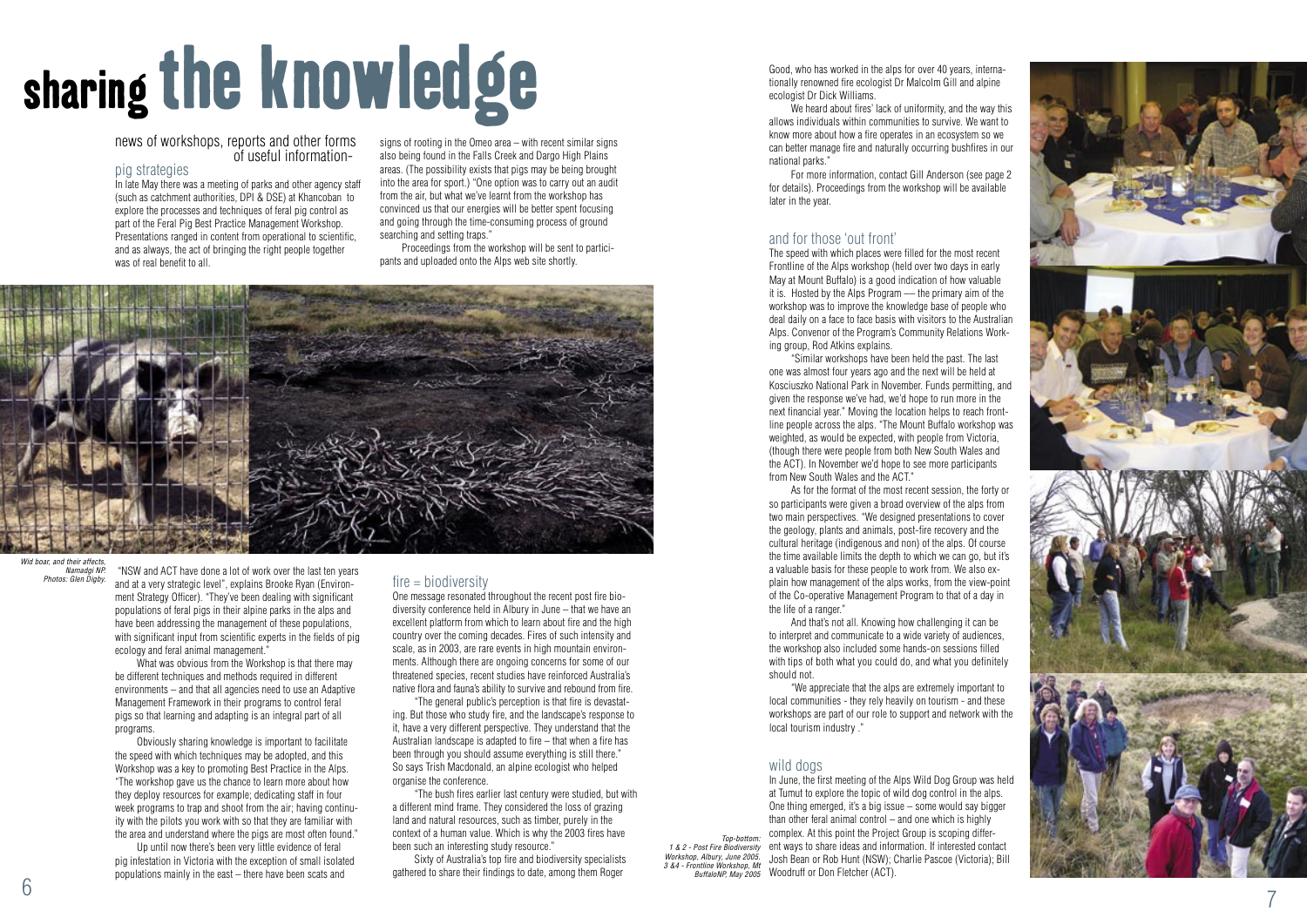

"There was a strong spiritual feeling as we sat down once again after this long. It was good to come together to talk about something common to us all – the alpine region. This first gathering was a big step in showing respect and recognition of the fact that we were the first people. In time there will be more gatherings, and ways in which the culture can be spread, to anyone who is prepared to sit and listen to the stories." – Albert Mullett,<br>one of the senior male Gunnai Elders, Gippsland



one of the senior male Gunnai Elders, Gippsland

# they came from all over

For thousands of years before European settlement, the alps stood together as a region with significance for a number of different Aboriginal peoples who lived or moved through seasonally, harvesting Bogong moths and other abundant foods and holding ceremonies. These practices stopped with settlement, and nowadays, with state borders dividing management of the alps three ways, getting an understanding of the relationship between these people and the alps is difficult. But in early April, that started to change...

 Seven groups were represented –Gunnai/Kurnai, traditional owners of the area around Dinner Plains (Vic) where the gathering was held, Wiradjuri, Monaro/Ngarigo, Dhuduroa, Wolgalu, Ngunnawal, and Taungurung – showing the breadth of cultural information which is available. Not surprisingly, by the end of the three days, an overall goal emerged – to have a unity of purpose. There was much discussion about developing a treaty between the Aboriginal groups and the importance the Aboriginal peoples working together and negotiating with one voice, something which was strongly supported by the various agencies.

 "There are several different cultural working groups across the alps", explains Dean Freeman, Aboriginal Heritage Conservation Officer, "but until now there has never been a peoples gathering from all over. More than 100 people came, and we were able to talk about ways best to manage the alps as a whole and from their perspective."

 The two days were full of hearty and frank discussion between Aboriginal elders and traditional owners and the various government agency staff about how Aboriginal heritage should be managed. There were also strong and constant reminders about what the Alps meant to those present.

 Says Dean, "There are the issues which relate to separate areas which traditional owners in those areas are best to deal with, but there are times when we need a group from all over to consider issues which will affect management of the alps. And time must be taken to create this group so that it has a balance of representation and be the resource we hope it will be."

Recommendation highlights: ∎A treaty to bring together all the groups to work as one ∎ Recognition that traditional owners are the legitimate speakers for the land ∎ Land set aside for traditional owners to continue cultural practices ∎ Establishment of an Australian Alps First people's Keeping Place **Reintroduce language for use in meetings**, events, reports, signage and interpretation.

### possums<br>the species had survived in all of the locations supporting<br>permanent populations, but that there was no evidence of<br>Burramys in the transient locations – a scenario which we possums

### Sometimes, in trying to get a grasp of the bigger picture, it's a good idea to take a close look at one of the smaller

pieces. In this case, gaining some understanding of the effects of bushfire post the 2003 event has involved looking at Burramys parvus or the Mountain Pygmy Possum. Glen Johnson, Department of Sustainability and Environment explains.

 "Being a nationally endangered species (at one point believed to be extinct), a reasonable body of research existed before the fires. We'd identified the key locations where permanent populations existed. We'd also located transient populations in less optimum environments." Research has also provided a fair amount of information on allocation of territory, diet, breeding and gestation.

 "The Mountain Pygmy Possum is linked to the Bogong Moth. Indigenous people travelled high into the alps each summer to harvest the incredibly protein, fat and carbohydrate-rich moths, and the moths are also the food of choice for Burramys. It's been established that the females occupy the optimum habitat – the rocky outcrops and screes at higher elevations – where more moths aestivate, or congregate to escape the heat of the summer plains."

 Males living at lower altitudes move into the females' territory in October to mate, and by November there are pouch young. "Eight are born and it's the strongest who manage to latch onto one of the four teats." A rapid period of growth follows simply because in this alpine environment, animals must have a sufficient weight gain over summer to survive the winter, when Burramys settles into a period of torpor which begins with days at a time, then into weeks during the coldest months. Post fire, researchers were keen to use this "exceptional event" to gather more information. "By March we found that

permanent populations, but that there was no evidence of Burramys in the transient locations – a scenario which we anticipated given that historically, the numbers at sub-optimum environments were always small.

 "It's likely that the larger areas of rocky screes, with less vegetation to burn, offered protection. We've also noted fewer animals in areas where the fire has reduced the amount of cover." In fact, this reduction in, among other species, the Mountain Plum Pine, (Podocarpus lawrencei) has meant not only a loss of protection from predation, but also another key food source. "This species is killed by fire and it will take 30 years for new pines to germinate, grow and reach the point where they offer fruits and cover. In the mean time, with limited food and habitat restricted, though large numbers of young were being noted, post-natal abortions were also occurring."

For more on reports or site information contact Glen glen. johnson@dse.vic.gov.au



Doonooch Dancers, First People's gathering, Dinner Plain, April 2005.

Mountain Pygmy Possum. Photos: Glen Johnson.

Spot the Burramys.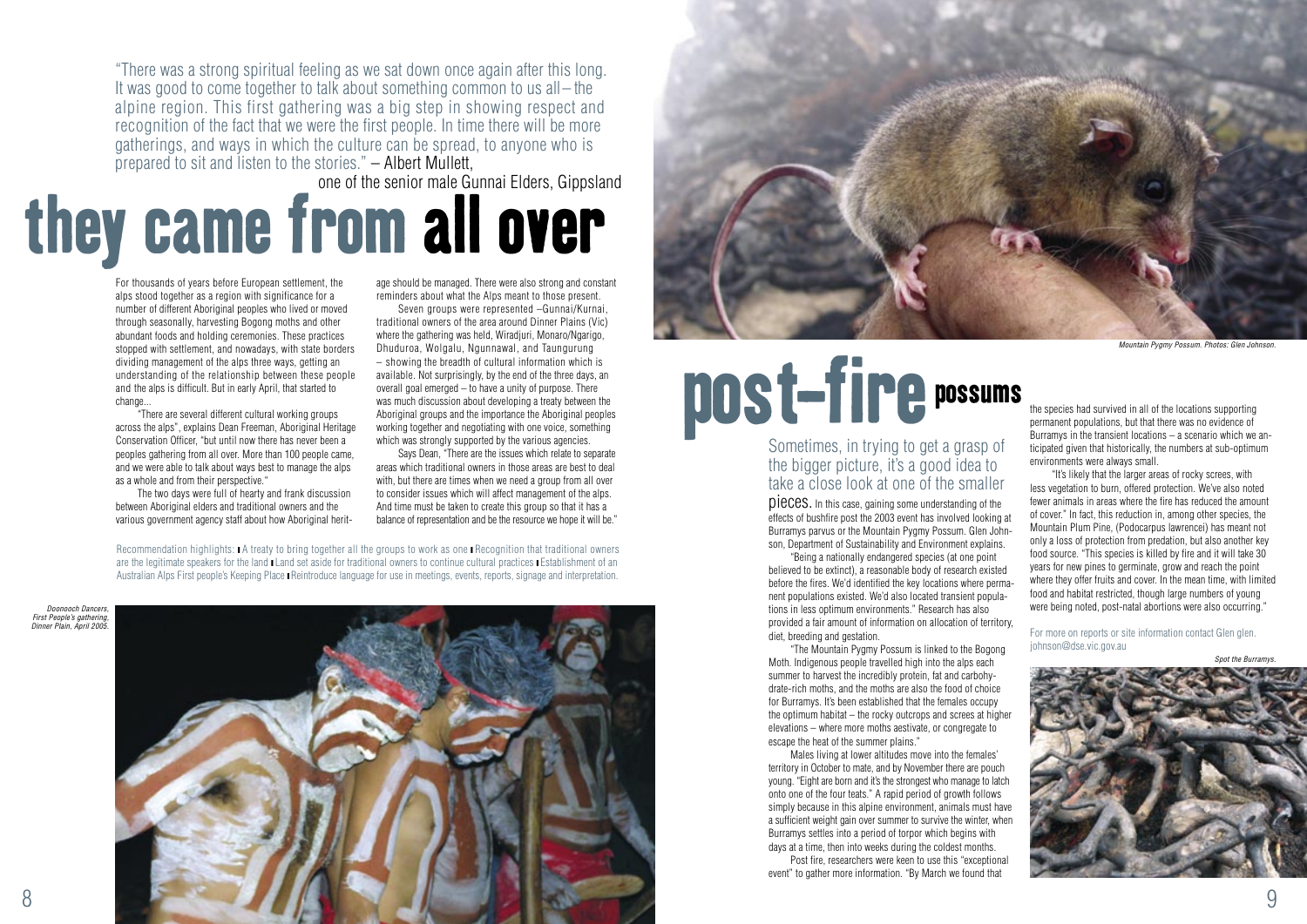

from New South Wales... A short documentary - Kosciuszko Reflections - about Kosciuszko National Park received a Bronze Remi in the environmental category of the prestigious 38th WorldFest in Houston, one of the largest and longest running film festivals in the world. Produced in 2001 and produced by local Canberra filmmakers, Images Online and Fine Films, the winning documentary was funded and project managed by the NSW National Parks and Wildlife service (a collaboration which has produced a number of award winning documentaries over the past 10 years). The 12 minute documentary features stunning images and interviews with people who have close links with Kosciuszko National Park. It's a valuable tool for the promotion of ational parks both nationally and internationally.



### news, big or small on Alps-based projects, people and events and events<br>and events are control and the CT...Environment ACT has recently been<br>the action to bring atsACT into the group lat<br>the Government's decision to bring atsACT into the group lat<br>the Government's decision last yea

 Temporary toilets installed in the past detract from the setting, so the proposed facility will be built into the side of the Pass and be as low key as possible. And having consulted current human waste management practice in mountain environments around the world (composting is not an option at 2,000 metres) a decision has been made to install a very simple pump out toilet. In addition, a carry out policy is being explored for all solid waste. Stay tuned.  $\blacksquare$ 

With the numbers of people now walking the Main Range in Kosciuszko National Park, doing nothing about human waste is not an option. Given the cold climate, altitude and vegetation, this waste takes a very long time to break down, and aside from its obvious impact on water quality, when the snow melts it's not a pretty sight.

 Building on an options paper for a toilet facility at Rawson's Pass – Between a Rock and a Hard Place (2003) - the NPWS has developed a Human Waste Management Plan for the Main Range titled Taking care of Business. This Plan includes the Review of Environmental Factors (REF) for building what will ultimately become the nation's highest toilet. (The plan also includes a range of strategies to manage toilet waste from overnight campers, and educational programs to help visitors minimise their impact while in the mountains.)

The Friends of Baw Baw National Park volunteer group turns 25 this year. This incorporated group of people share a common interest in the Park and surrounding areas, and their aim is to provide support and to foster awareness of the flora and fauna and physical environment of the Baw Baw National Park, in Central Gippsland. Working primarily with Parks Victoria, the group organises and participates in a number of activities on public land each year involving a wide range of people from Melbourne through to southern New South Wales. This milestone will be officially recognised by the Minister for the Environment at the Friends Network Conference in September this year.  $\blacksquare$ 

The volunteer Ski Patrol that works in Baw Baw National Park also turns 25 this year - another volunteer group which provides a first aid service and helps skiers to ski safely and enjoy their time in Baw Baw National park.

(It's thought the willows became established in these remote areas following the 1939 wildfires.) This year we were able to treat 71 willows at 14 different locations using a helicopter to fly crews in, while a further 34 willows were also targeted on foot. Since the start of the program (January 2000) a staggering 758 willows (mostly mature, in and around Baw Baw National Park) have been targeted at 210 different locations using 1,410 volunteer hours. ■

Spirit and Survival: stories from the 2003 Snowy Mountains bushfires, is a beautifully presented booklet and compact disc. An initiative of the Snowy Mountains Bushfire Recovery Taskforce funded by NSW Premier's Department.

 Southern Ark in conjunction with third year environmental students from Deakin University conducted a trapping program to determine the number of Quolls in the area. A total of 286 trap nights carried out, numerous feral animals caught or sighted, a number of new latrine sites found.  $\blacksquare$ 

 The 2003 fires prompted one of the longest and most exhaustive fire suppression operations ever undertaken in Australian history, involving more than 1,600 people from 20 different agencies. Each person interviewed in Spirit and Survival, tells their own story. Recorded and produced by former ABC Radio journalist, Louise Darmody, on behalf of the Taskforce, Spirit and Survival contains the stories of 26 people from country areas and towns around the Snowy Mountains, including Paupong, Berridale, Rocky Plains, Shannons Flat and Cabramurra.Taskforce chair, Ken Prendergast, said that to aid in the recovery process the Taskforce felt it was important to record this history before memories of the details faded with time.

 Spirit and Survival is available at Regional Visitor Centres in Cooma, Jindabyne, Khancoban and Tumut for \$10.00. Profits from CD sales go to local Rural Fire Service brigades. For further information contact Graeme Enders on 64521455

### from Victoria... in the far south...

 A high level structure for the new organisation has been put in place which recognises both the core business as well as the operational, policy and regulatory roles of the group. As for the management structures within the new groups (which sit under this level) they're currently being established.  $\blacksquare$ 

and from Canberra (the DEH...) Meg Switzer, who had been the Department of the Environment and Heritage (DEH) representative on the Australian Alps Liaison Committee has retired from the Department and Bruce Leaver is now in the role. (Some will know that Bruce was instrumental in establishing the Alps MOU when he was the Regional Director for NSW NPWS in Queanbeyan nearly 20 years ago. Rod Atkins, Convenor of the Community Relations Working Group, has had a move recently from the position of Director of Environmental Education in DEH to Manager of Public Programs and Marketing at the Australian National Botanic Gardens which is part of the Parks Australia Division of the Department.  $\blacksquare$ 

Another years' work on the Grey sallow Willow (Salix Cinerea) control program in and around Baw Baw National Park has recently wound up. Remoteness and thick vegetation make many of the willow sites extremely difficult to access.

New Alpine Chief Ranger, Peter Jacobs, Mt Bogoni

#### in the far east...

In the Tingaringy area of the Alpine National Park works in the past six months have taken place in and around the Tingaringy Falls walk including clearing the trail of vegetation, signage at the start of the walk, track markers and ensuring public safety barriers were secure at the look out. A new interpretive board has been installed at the Roaring Camp information shelter, and contractors have completed extensive road works.

undergoing a 'realignment process' – the result of the Government's decision to bring artsACT into the group late last year and ACT Forests earlier this year. This is coupled with the Government's decision last year to transfer the group from the Department of Urban Services to the Chief Minister's Department.

 And what are the benefits? Integration of ACT Forests with Environment ACT should improve fire management, nature conservation, recreation planning and the management of plant and equipment.

 The new group – Arts, Heritage and Environment represents a cross section of interests with its core business including: arts development, environmental quality, heritage conservation, nature conservation and sustainable land management.

A regular update from Graeme Worboys\* - drawn from a worldwide pool of mountain protected area conservation and management expertise – useful for anyone who works within the Australian Alps.

"Anyone working in mountain protected areas should keep an eye on three vital global events which will be taking place during the latter part of 2005. First up is the 8th World Wilderness Congress (September 30 – October 6, 2005) in Anchorage, Alaska; then the Global Change in Mountain Regions (October 1 - 5) in Perth, Scotland; and finally, the International Mountain Corridors Conference (October 24-27), Catalonian Pyrenees, Spain.

 Each of these forums will be discussing responses to the major issue of global climate change – a topic of immediate interest to Australian Alps managers. In addition, inspired by a recent article on Climate Change in the George Wright Forum magazine by David Welch of Parks Canada (Vol 22, No 1); the WCPA Mountains Biome has posted a paper on some practical responses to dealing with climate change, which will hopefully help mountain protected area managers during this time of rapid change (www.mountains-wcpa.org)."

For more information about the events above, contact Alaska: www.8wwc.org Scotland: www.mountains.conf.uhi.ac.uk Spain: mallarach@natura.ictnet.es

For more information about IUCN and the WCPA Mountains Biome visit www.iucn.org/themes/wcpa.html, or email Graeme g.worboys@bigpond.com If you would like an electronic copy of the Mountain Protected Areas Update contact Gill Anderson (see page 2 for details).

\*Vice Chair of IUCN's (The World Conservation Union) World Commission on Protected Areas (Mountains Biome), one of IUCN's six global Commissions (ie networks of technical, scientific and policy experts).

### international perspective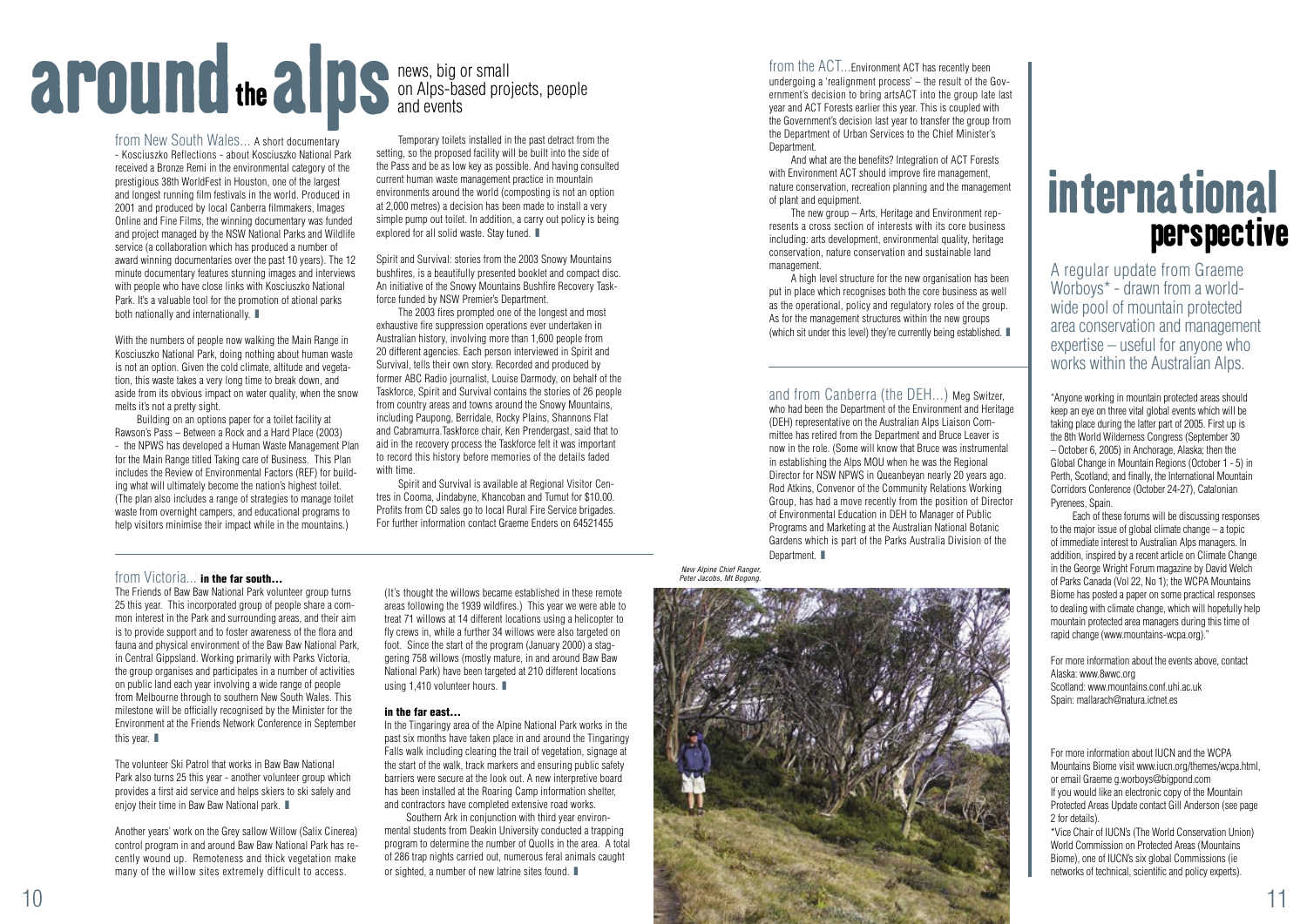The Alps Program has been long-lived and has seen many different faces over the years. And while many of these individuals have moved on to other ventures, most retain an active interest in the Alps..



**Cath Renwick.** Community and Media Liaison 1997-2003. Cath has now returned to the big smoke of Sydney with her husband Andy and younger daughter Honor, living in sunny Camperdown. Having wound up her business venture (Out in the Open), she now has a 'real' job with holiday pay and everything! Continuing to focus on interpretation, Cath works for Godden Mackay Logan, a busy heritage consultancy in Redfern, helping to interpret a range of amazing places. Contact Cath on 02 9319 4811 or cathr@gml.com.au

**Andre Mayne.** Inaugural Programme Coordinator 1991. After deciding that he needed a change, Andre took a year and a half off travelling around the world, where he met his new partner. He returned and started work in the Commonwealth Dept of Ag where he has worked in a wide range of areas. Despite his background, he lost his house at Stromlo during the Canberra bushfires and has recently bought a new house in Duffy, where he and Kerstin have just had twins - Reuben Louis and Tobias Paul. Contact Andre.mayne@daff.gov.au.

**Janet Mackay**. Program Coordinator 1992–95. Janet is still in the mountains - in her own consulting business, Planning for People, which is based in Berridale and specialises in tourism, recreation and environmental planning. As well as working in the Alps (Falls Creek and the Alpine National Park), Janet works all over Australia with projects in recent times in Canberra, Alice Springs and the West MacDonnell Ranges, Booderree National Park, Kakadu and Tasmania. Between trips Janet skis, walks, cycles and spends time relaxing with Lauren and Lachy, now 16 and 12. Contact Janet.Mackay@globalleisu regroup.com

# getting philosophical and for non-human creatures, because there are now so few places not overrun by humans. But I also think we must<br>guestion the very concent of wilderness – it implies that wild

### Who isn't so busy with life – whether you're a visitor to the alps or someone whose work revolves around them – that it's hard to find time to ponder the bigger picture?

**Neville Byrne.** Program Coordinator 1995–98. Neville was initially involved with the Alps program through the Recreation & Tourism working group. After his stint as Program Coordinator he headed off to Bendigo (Vic) as Chief Ranger in charge of the 850+ reserves in the foothill slopes down to the Murray River (Murray Central District, Parks Victoria). Following a brief encounter with a young lady on a bike ride on Kangaroo Island, Neville moved to Adelaide for romantic reasons. Several jobs followed including co-ordinating an education and advice program for holders of small farms in the Adelaide Hills, and co-ordinating the Master Plan & Parklands legislation for the Botanic Gardens of Adelaide. He then moved back into 'parks' as the Program Leader for Tourism & Recreation Planning for the SA Department for Environment & Heritage. A recent stint saw Neville fill the role of Regional Conservator for the Northern & Yorke Region of the Department. Hobbies include cross country skiing (still), and the new life as a caravan owner with partner Leanne. Contact byrne.neville@saugov,sa.gov.au

# useful<br>Stuff<br>Having the right tool always makes

 "Wilderness area managers are at the practical edge of negotiating these interactions between humans and the wild. How many signs? Huts or no huts? We need to feel our way for the context of each situation. Personally, I'd be happy if large areas of the world contained no humans at all. But that is now rare, and if we are to survive we need to break down the boundaries between nature and culture in our thinking – to bring the wild into our everyday lives. And to think of the wilderness as somewhere we belong."

> The Australian Institute of Alpine Studies is an invaluable umbrella organisation for alpine researchers of all disciplines. Its aims are to promote research in the alpine and sub-alpine areas of Australia as well as co-operative projects between alpine researchers. The institute also helps to share information on current alpine research both in Australia and overseas, to liaise with international mountain research organisations as well as convening an annual seminar session on alpine research. For more details about the Institute, membership, newsletter and more, visit www.aias.org.au

Happily some people do find the time, or in this case, deliberately make the time, to do just that. Kathryn McCallum took time away from her life to trek solo across the alps. For most of the 45 days that it took her to walk from Wallhalla in Victoria to the outskirts of Canberra, she had lots of time to think...

 "It was somewhere around the 12-day mark that all tension left my body and I felt very relaxed. I'd settled down into a rhythm – I stopped doing two things at once (like having a cup of tea and reading at the same time), and my thoughts stopped madly jumping around."

Experiencing the alps in this way gave Kathryn the time to ponder personal philosophies related to the wilderness. "Going to a wild place provides a very powerful experience, even if it is an infrequent visit. A visit to the mountains or beach leaves people incredibly refreshed. I believe that immersion in a natural environment, where the sensory inputs are so different to someone's normal life, is transforming. Wild places disrupt our normal patterns of perception and provide some of the sensuous beauty we crave."

AAWT Group, Mt Tennent, namadai N



### are they now where

### "This idea that we are separate from nature is an illusion...

and for non-human creatures, because there are now so few places not overrun by humans. But I also think we must question the very concept of wilderness – it implies that wild nature is somewhere humans do not belong, that it's opposed to the tame, or human environment."

 "This idea that we are separate from nature is an illusion. Even those of us who live in an urban environment are dependant on ecological systems – for example, our petrol was once organisms floating in a prehistoric sea. It is a dangerous illusion because if we think we are separate from nature, we think we are not constrained by its finite resources."

 Kathryn suggests that many people who might benefit from a trip into the back country are put off by their perceived fear of a potential acute risk, like losing their way, exposure, or snake bite. These risks are real, but Kathryn believes the slow, cumulative risks of a sedentary life on a couch in front of the television are actually far greater. If we're to encourage people to put this in perspective we need to strike a balance between the boardwalk adjacent to the car park experience and the back country ridge with the sign that lets you know there are no more signs ahead (something which Kathryn found ironic...).

 And that is the balance to strike, to encourage people to experience the wilderness, but in a way that doesn't detract from the remote experience or have an adverse effect on what is a precious resource.

Earlier this year Australian Alps staff responsible for the management of the Australian Alps Walking Track from Baw Baw, Alpine, Kosciusko and Namadgi national parks gathered in Namadgi with a range of community members interested in the Australian Alps Walking Track. The objective was to work through and finalise the draft strategy and gain direct input from everyone concerned; staff and the many groups who have a very strong sense of ownership of the track – the bush walkers. the national parks associations, the authors of walking guide books. The result is a new strategy which is now in place. For copies contact Gill Anderson (see page 2 for details) who says, "This strategy, just like the track itself, is a tangible example of good co-operative management across the alps."

### new walking track strategy

Having the right tool always makes the job easier, and that applies just as much in the case of the right spanner to service your chain saw to the right communications resources to get those vital messages out there. So what do we have to work with?

 The set of alps brochures has just been revised and re-released, now in full colour – Australian Alps Walking Track, Huts Code for Visitors, Care for the Alps and the overview brochure Australian Alps National Parks. Bulk copies were directly mailed out in late July but if you need more, contact Gill Anderson\*. (Gill also has hundreds of colourful Care for the Alps bookmarks - perfect giveaways for schools.)

 For anyone who needs to establish a presence at a show, event workshop or whatever, the alps portable display is an easy and very punchy way to do it. Currently there are three sets available for use – contact the Parks Victoria office at Mansfield, the Snowy Region Visitor centre at Jindabyne or the visitor centre at Namadgi National Park.

 It's also worth knowing that many popular and useful alps related reports and publications are now available at www.australianalps.deh.gov.au. Look for them under Publications. And while you're there, take a look around the site. Even better, let Gill Anderson know what you think. It's the best way to help create a site which works harder for you.

\*for contact details see Welcome on page 2

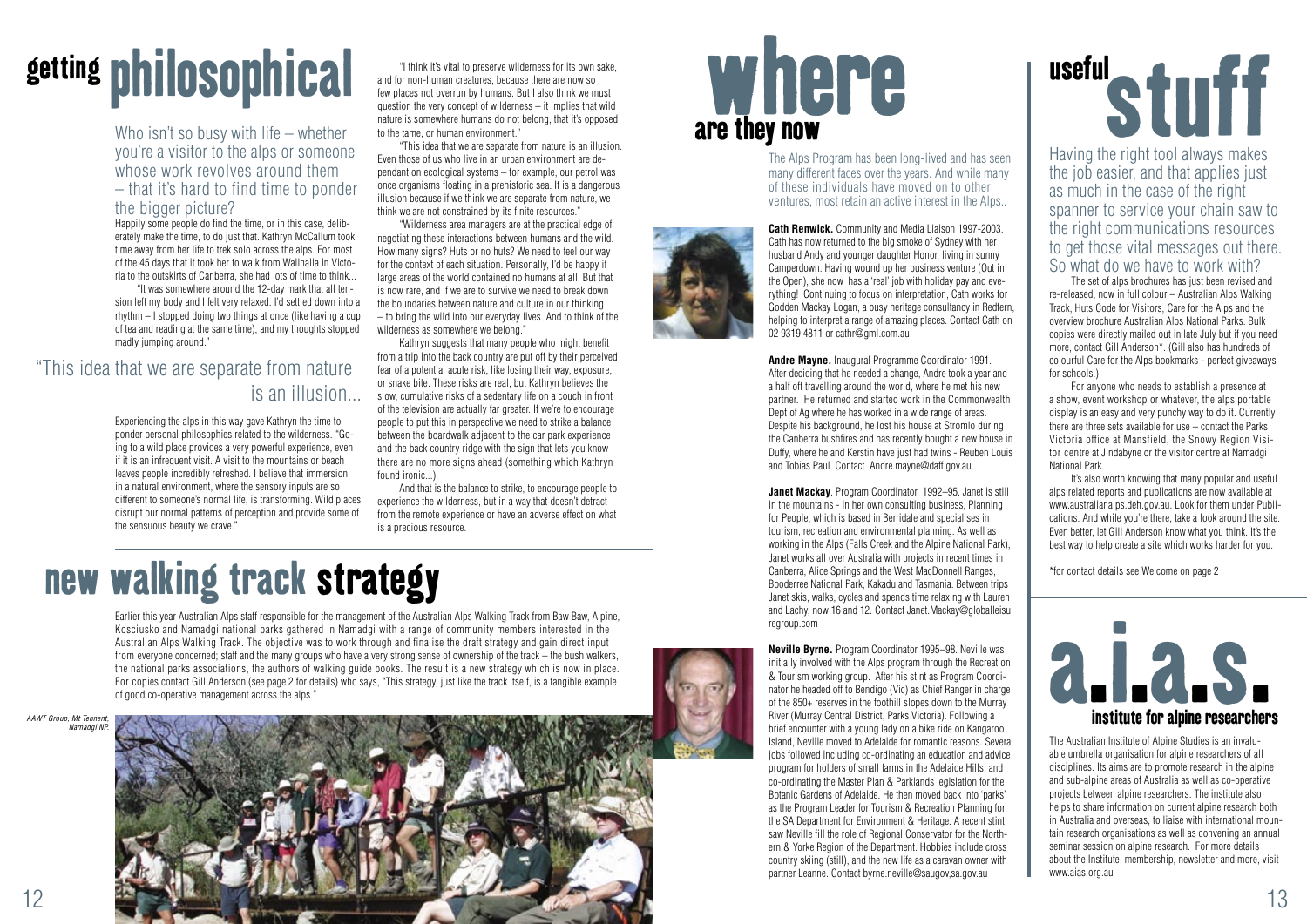### program update works around the alps program update works around the alps

### program update works around the alps program update works around the alps

### **Capacity Building**

**Newsletter** Produce two printed News from the Alps, Winter Spring & Summer Autumn editions. **Communication, Web** Web maintenance, brochure review & reprints, Alps program promotion, report printing & distribution.

### **Operational Implementation**

**Alps Operational Group (AOG)** Conduct annual AOG meeting with managers from across the agencies to seek operational input into Alps program.

### **Integrated landscape Management**

**National Heritage List Nomination** Continue to progress the National Heritage List draft nomination.

**Post Fire Expert Scientific Committee** Post Fire Biodiversity Workshop Proceedings will be distributed to participants and uploaded onto the web.

**Fire History** Finalise & print.

**Climate Change & Resorts "Keep Winter Cool"** Collaborative project with Alpine Resorts Coordinating Council and Australian Ski Areas Association to raise awareness about climate change and ways of reducing greenhouse emissions. **Science / Management Forum** An annual workshop aimed at bringing together operational managers and scientists / researchers to workshop the latest in research and the implications for land management. This year the theme will be post fire ecological response.

### **Cultural Heritage**

**Remembering Lost Places** Heritage consultant, Rob Kaufman has produced a draft document of stories about places lost in the 2003 fires (concentrating predominately on historic hut & mine sites) - an entertaining and historically interesting publication, printed before Christmas.

**Indigenous Gathering Video** The Koori Heritage Trust is nearly finished producing a short film of the Australian Alps First Peoples Gathering.

**Australian Alps Indigenous Group** Support the formation of a group of Aboriginal Traditional Owners to provide advice to the AALC on the Alps program.

**Managing Historic Heritage (Hut focus) Skills Workshop** A workshop involving volunteers and park staff to identify and minimise threats to historic heritage sites – with a key focus on historic hut maintenance skills and conservation planning. **Cultural Heritage Display** Creation of a cultural heritage banner featuring historic huts, to go with the suite of existing australian alps banners.

**Research Partners** Project Officer to develop briefs & liaise with Universities to undertake heritage research.

### **Community Awareness**

**Education Kit & Promotion** The revised and updated Kit will soon to be available free on the web or as a CD (minimal cost). The section on Aboriginal people of the Australian Alps is still being developed in close liaison with Traditional Owners. **Frontline** The Frontline steering committee is planning another Frontline workshop in Kosciuszko National Park in late November. This is a joint Visitor & Recreation / Community Relations project. **ABC Stories** Work in close liaison with Canberra ABC to produce 25 stories of people & places around the Alps. Potential to be picked up by ABC digital TV & ABC Enterprises. **2nd Edition Touring Guide** Investigate revising and reprinting the book "Explore" touring guide to the Australian Alps national parks.

**Community Service Announcements** Stuart Cohen will co-ordinate the production of new Community Service Announcements (previous CSAs have all been highly acclaimed for their beauty & professionalism) to be shown as 'fill ins' on TV. **Alps Image CD** Produce CD of Alps images for repeated use by Alps staff in promotional material, presentations & displays (free of copyright) - depicting range of values, scenery and activities. **AAWT Trail Head Signs** Develop & produce package of AAWT promotional & interpretive signs for key intersections (X 10 locations to be finalised) & trail head at Namadgi & Walhalla (to compliment existing signs)

### **Visitor Recreation**

**Australian Alps Walking Track Interpretive Signs** In conjunction with the AAWT sub group & the Recreation WG a series of small plaques will be developed for key visitor nodes with vehicle access along the Alps Track. **One Park "Welcome to Country" Signs** In conjunction with the Cultural Heritage & Recreation WGs, concept designs and location options will be developed for further discussion. **Leave No Trace Camping Code** Develop a minimal impact camping (snow, vehicle based & bush walking) brochure. Investigate inclusion of popular camping sites across the Alps. Continue to work with LNT Australia on the development of Alpine Skills & Ethics booklet.

### **Natural Heritage**

**Restoration Manual** Roger Good is preparing the new and very comprehensive alpine ecological rehabilitation manual. Draft by September 2005. Expected to be completed, printed and distributed this financial year. **Fire Ecology Plots Analysis Wild Dog (Special Group)**

**Mossbed (bog) rehabilitation workshop** Follow up to the successful workshop last year in Namadgi & Kosciuszko national parks looking at the various techniques being employed on bog rehabilitation post fire. **Alps Invaders** Addition of approximately 30 weed species to the original Alps Invaders booklet, design and printing.

Spend time in an environment like the alps and you'll appreciate the importance of minimising your impact. For those who work there, it becomes second nature. For those who visit, the aim is to bring them up to speed. How is it done? Well, in addition to the Care for the Alps...Leave No Trace minimal impact codes for visitors, which the Alps program have been promoting in one form or another for well over a decade, the Alps Program is working closely with Leave No Trace Australia (LNT)\* on a number of other minimal impact messaging ideas. Paramount to this is the completion of the LNT Skills and Ethics booklet designed specifically for the Australian Alps bioregion. This booklet will eventually provide the foundation for all minimal impact information and messaging across the Alps. At the end of the day we are all working toward the same goal, reducing impacts on the alpine environment and enhancing visitor understanding, enjoyment and safety.

 The Alps Program will also be sponsoring three positions for rangers to attend the LNT Australia Masters Course. This field-based course will ensure participants are competent in planning and implementing minimal impact practices as well as being able to train small groups.

 \*Leave No Trace Australia is a national not-for-profit organisation dedicated to promoting minimal impact skills and ethics. For more information visit www.lnt.org.au



### leave no trace